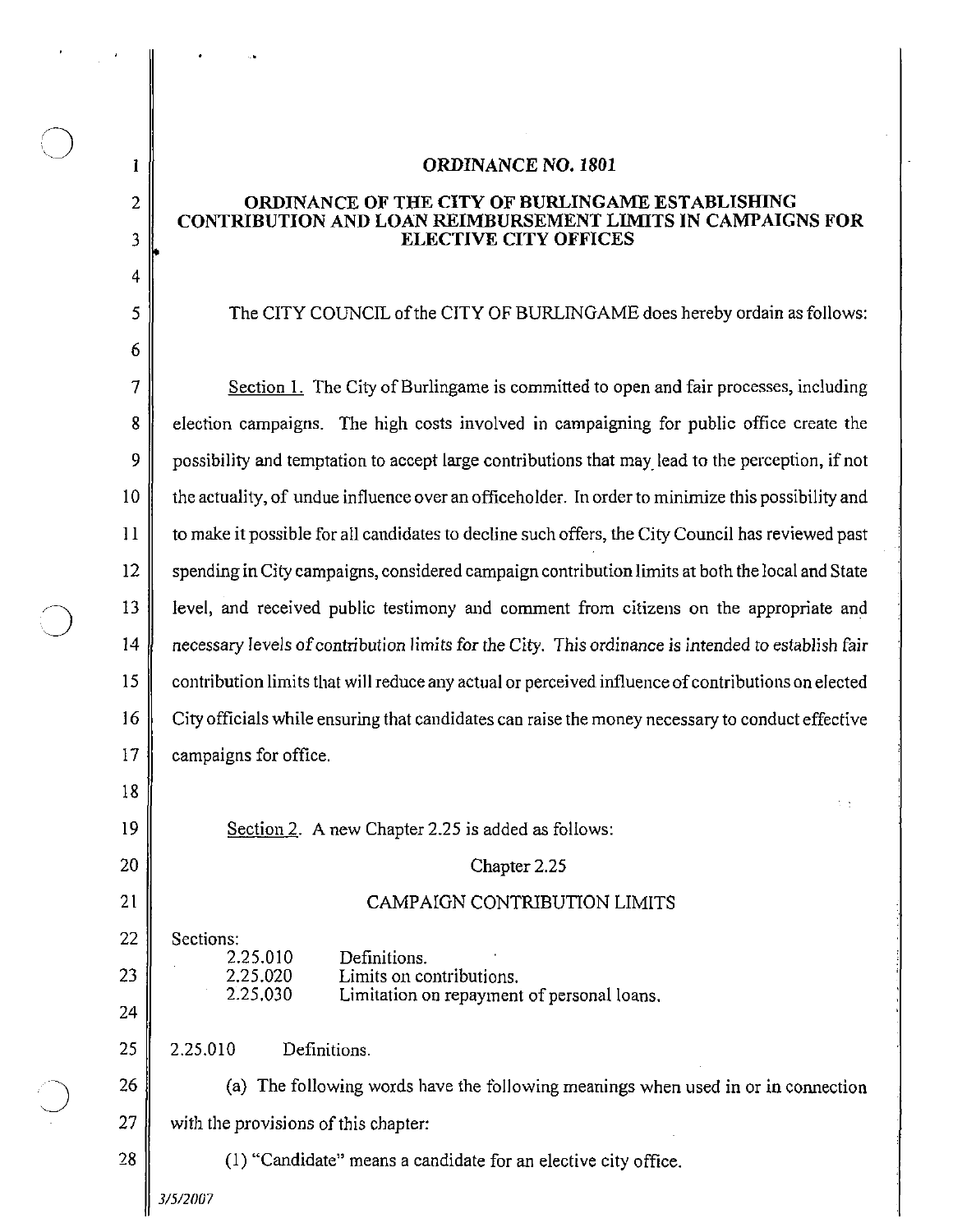(2) "Controlled committee" means a controlled committee controlled directly or indirectly by a candidate for elective city office or that acts jointly with a candidate for elective city office or another controlled committee in connection with the making of expenditures.

(3) "Election period" means the following:

(A) Except as further limited by subsections (B), (C), and (D) below, for a candidate or a controlled committee in a general municipal election, "election period" means the period beginning on January 1 after the last general or special municipal election for the affected office seat and ending on December 31 following the next general municipal election for the particular office seat. This election period is normally four (4) years.

10 11 12  $\bigcirc$  13 14 15 16 17 (B) For a candidate or a controlled committee in a special municipal election held to fill a vacancy in an elective city office, "election period" means the period beginning on the day the vacancy in office began and ending on the December 31 following the special municipal election; provided, however, that for a candidate at the special municipal election who established a controlled committee for the office or accepted contributions before the vacancy occurred, the election period means the period beginning on January 1 following the last general municipal election for the particular office seat affected by the vacancy and ending on the December 31 following the special municipal election.

:, '"

18 19 20 21 22 23 24 25 26 27 (C) For a candidate or a controlled comminee in a special municipal election held to recall an elected city officer, including the elected official who is the subject of the recall election, "election period" means the period beginning on the date that the notice of intention to circulate a recall petition is filed with the city clerk pursuant to the Elections Code and ending on the December 31 following the special municipal election; provided, however, that for any candidate at the special municipal election who established a controlled committee or accepted contributions for tbe office before the vacancy occurred, the election period means the period beginning on January I following the last general municipal election for the particular office affected by the vacancy and ending on the December 31 following the special municipal election.

28

 $\bigcirc$  :

1

2

3

4

5

6

7

8

9

(D) For a candidate who is recalled at a special municipal election or who is not elected

 $71513000$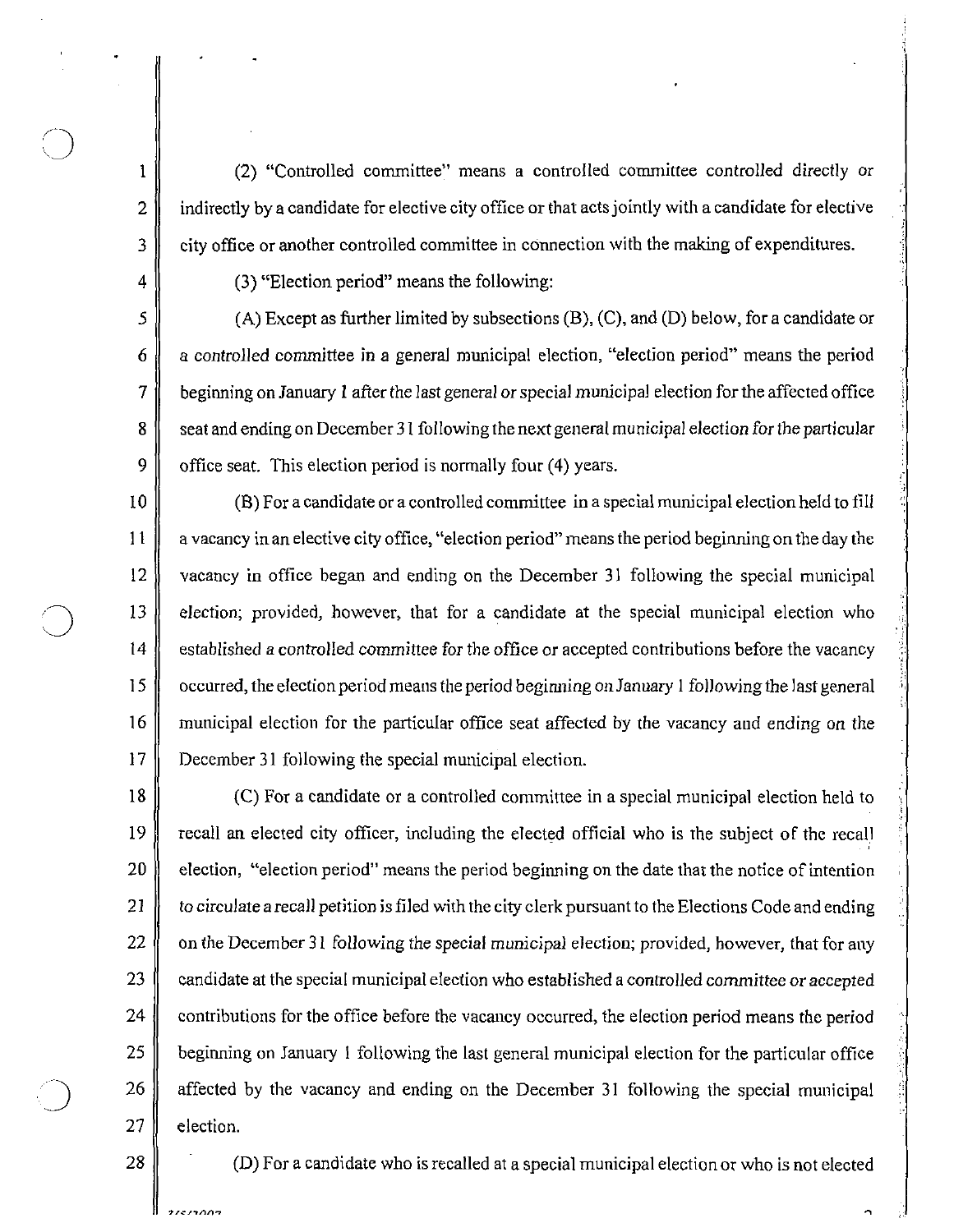at a general or special municipal election and for a controlled committee for such a candidate, ' "election period" begins again on the January 1 following the election at which the candidate was recalled or not elected and ends on the December 31 following the next general or special municipal election at which the person is a candidate again.

5

6

7

I

2

3

4

"

(4) "Individual" means a natural person.

(5) "Organization" means a partnership, joint venture, syndicate, business trust, company, corporation, limited liability company, association, committee, and any other 8 organization or group of persons acting in concert.

9 (b) Except as more specifically defined above, all words and phrases in this chapter 10 shall have the same meaning and be interpreted according to the definitions contained in the 11 California Political Reform Act of 1974, as amended (Government Code sections 81000 and 12 following), and the definitions and interpretations established in the regulations, resolutions, and 13 | opinions of the Fair Political Practices Commission pursuant to the Political Reform Act of 14 | 1974, as amended.

15

16 2.25.020 Limits on contributions.

 $17$  (a) It is unlawful for any individual to make contributions to any single candidate or to 18 any single controlled committee totaling more than \$500 in an election period.

19 (b) It is unlawful for any organization to make contributions to any single candidate or 20  $\parallel$  to any single controlled committee totaling more than \$1,000 in an election period.

21 || (c) It is unlawful for any candidate or controlled committee to accept contributions from 22  $\parallel$  any individual totaling more than \$500 in an election period.

23 (d) It is unlawful for any candidate or controlled committee to accept contributions from 24  $\parallel$  any organization totaling more than \$1,000 in an election period.

 $\parallel$  (e) The maximum amounts specified in this section shall be automatically adjusted by 26 the finance director on March 1 of each even-numbered year to be the product obtained by  $\parallel$  multiplying the maximum amount specified in this section by a fraction, the numerator of which | is the Index as defined below, published for the month of December immediately prior to that

 $\rightarrow$ 

 $\mathbf 2$ 

 $\tilde{\mu}$ ;:.

, '  $\parallel$ i'

d,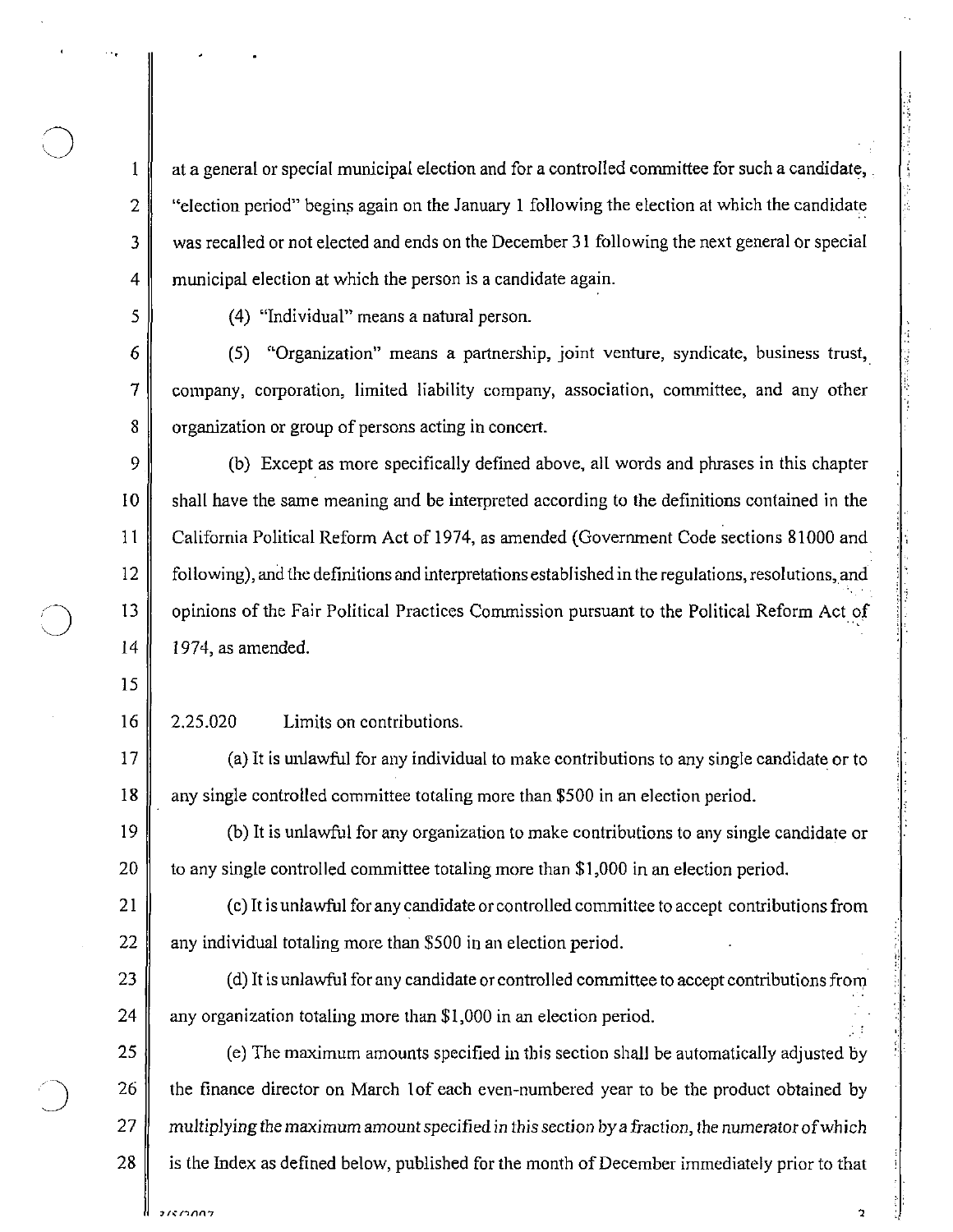1 March 1, and the denominator of which is the Index published for December, 2006.

2 [201] (1) "Index" means the Consumer Price Index-All Urban Consumers (CPI-U), All Items, 3 for San Francisco-Oakland-San Jose, CA (1982-84=100) published by the U.S. Department of 4 Labor, Bureau of Labor Statistics. Should the Index no longer be published, the finance director 5 shall select a comparable index that the finance director determines measures the increase and 6 decrease in the cost of living in the San Francisco-Oakland-San Jose area.

7 (2) The finance director shall send the revised maximum amounts to the city clerk and 8 the city council and make them available to the public. In no event shall the revised maximum  $9 \parallel$  amounts be less than the then-current maximum amounts.

10 (3) The revised amounts shall be applicable to total contributions allowed by this section  $11$  for the entire election period as applicable to each candidate or controlled committee in which 12  $\parallel$  the March 1 adjustment occurs.

14 2.25.030 Limitation on repayment of personal loans.

15 Following the date of the election for which a candidate is seeking elective office, it is 16 unlawful for the candidate to repay himself or herself or for any controlled committee to repay '<; 17 the candidate from contributions to the candidate or the controlled committee for any loan 18 amount incurred during that election's election period by the candidate in excess of \$12,000.

Section 3. This ordinance shall be published according to law.

 $(d)(5)$  $\left(\begin{array}{c}\text{Mayof}\end{array}\right)$ 

24 | I, DORIS MORTENSEN, City Clerk of the City of Burlingame, do hereby certify that 25  $\parallel$  the foregoing ordinance was introduced at a regular meeting of the City Council held on the  $26 \parallel 5<sup>th</sup>$  day of February, 2007, and adopted thereafter at a regular meeting of the City Council held 27  $\parallel$  on the 5<sup>th</sup> day of March, 2007, by the following vote:

28 | AYES: COUNCILMEMBERS: BAYLOCK, COHEN, KEIGHRAN, NAGEL, O'MAHONY

 $15100$ 

13

19

20

21

22

23

 $\mathcal{A}$